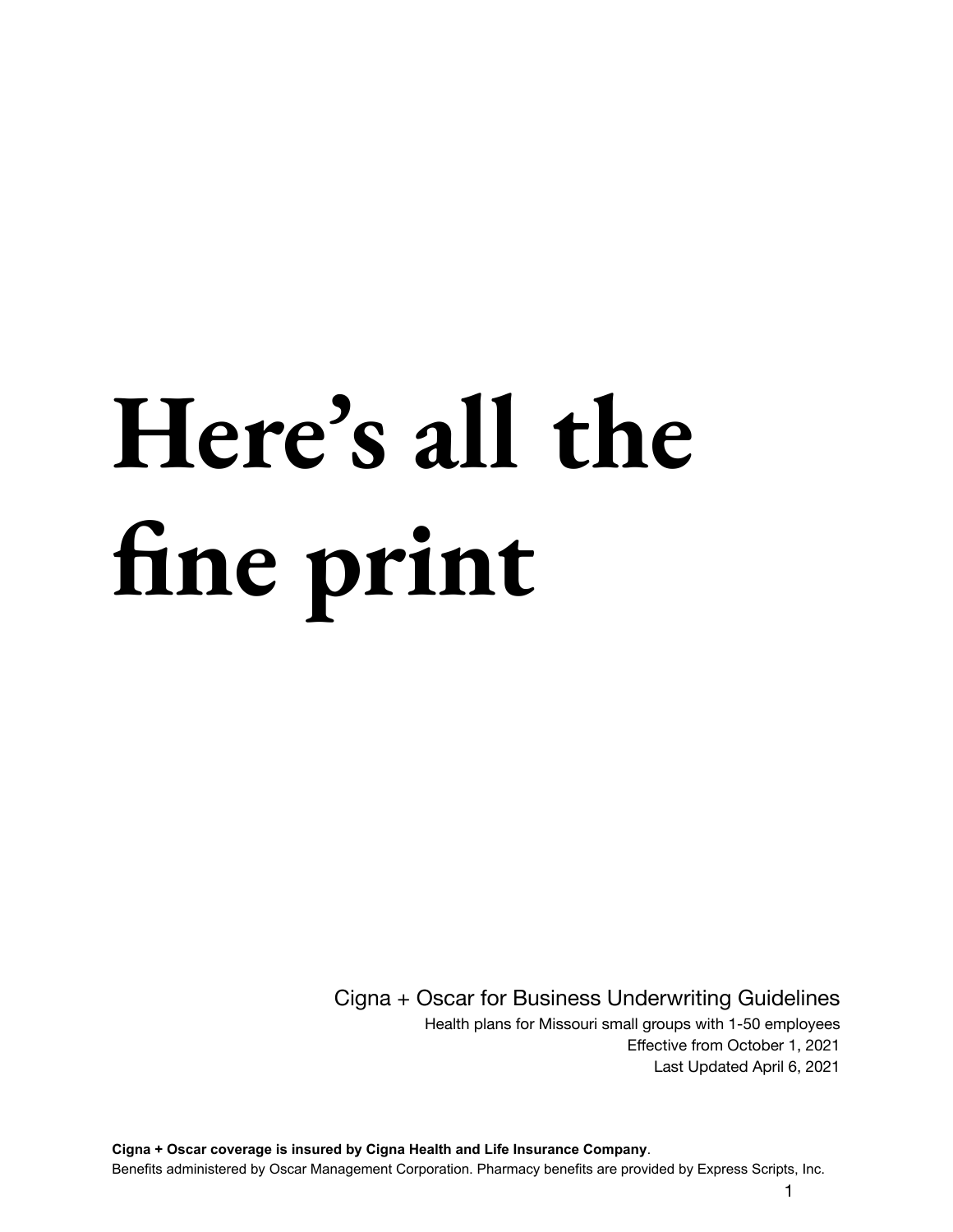

# **Welcome to Cigna + Oscar for Business.**

We like simple. We also believe being very clear about how we do things saves time and hassle down the road. So we simplified our underwriting guidelines to help you understand which clients may be eligible for Cigna + Oscar plans. Read on to get familiar with our policies and applicable state and federal laws.

High level, here's what you need to know.

- 01. Cigna + Oscar for Business covers groups with 1-50 employees.
- 02. A group must be licensed or authorized to conduct business in Missouri.
- 03. The employer has at least 50% of enrolled eligible individuals living in Cigna  $+$  Oscar's Missouri service area defined as the following counties

| Missouri        | Cass, Clay, Franklin, Jackson, Jefferson, Lincoln, Platte, St.<br>Charles, St. Francois, St. Genevieve St. Louis, St. Louis City,<br>Warren, and Washington |  |
|-----------------|-------------------------------------------------------------------------------------------------------------------------------------------------------------|--|
| Kansas          | Leavenworth, Wyandotte, Johnson and Miami                                                                                                                   |  |
| <b>Illinois</b> | Bond, Calhoun, Clinton, Greene, Jersey, Macoupin, Madison,<br>Monroe, Montgomery, Randolph, St. Clair and Washington                                        |  |

04. A group must meet relevant contribution and participation requirements.

Once a group has applied for coverage, Cigna + Oscar's Eligibility Team will make the final decision to accept or decline the group for coverage, specify terms of coverage, or grant requests for changes, subject to Cigna + Oscar's policies and applicable law. Agents or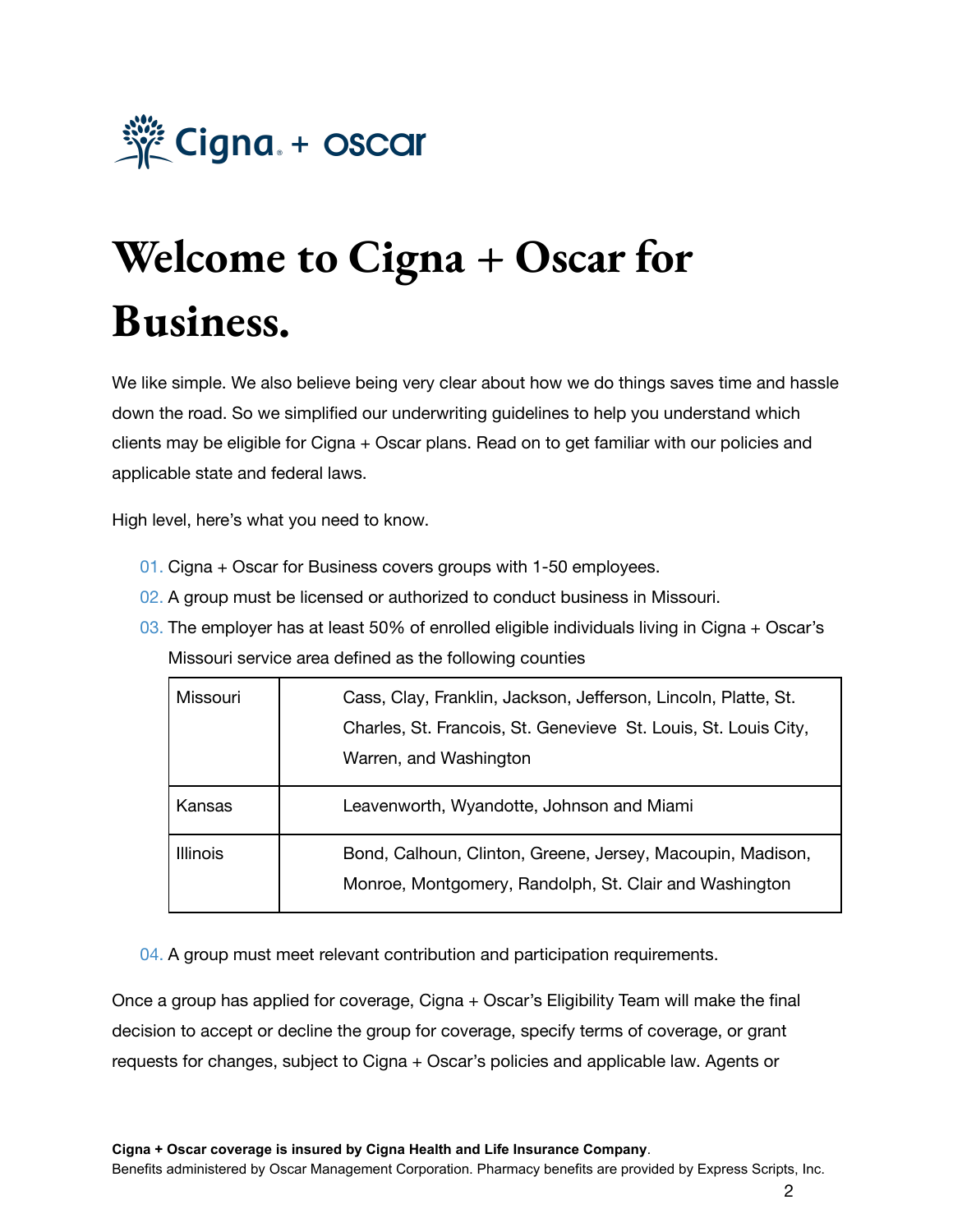General Agents aren't authorized to bind or guarantee coverage, premium rates, or effective dates. Groups should maintain their existing coverage during the application process.

This document does not include all the policies and guidelines that may apply, and we may change these policies in the future without notice, as permitted by law. You can find the most up-to-date underwriting guidelines at hioscar.com/brokers/cigna.

# **Table of Contents**

#### Group Eligibility

Group Size One Life Groups Required Documents

#### **Eligibility**

Employee

**Dependent** 

#### **Requirements**

- **Waivers**
- Minimum Employer Contribution
- Participation Requirements

#### **Fnrollment**

How to Submit an Enrollment Effective Dates and Important Deadlines Late Enrollees

Annual Enrollment Period Special Enrollment Period Waiting Periods Plan Choices Rates Prior Carrier Deductible Credit Group Buy-Downs Workers' Compensation COBRA Missouri State COBRA Medicare Reporting Guaranteed Renewability Voluntary Terminations

> Group Terminations Employee Terminations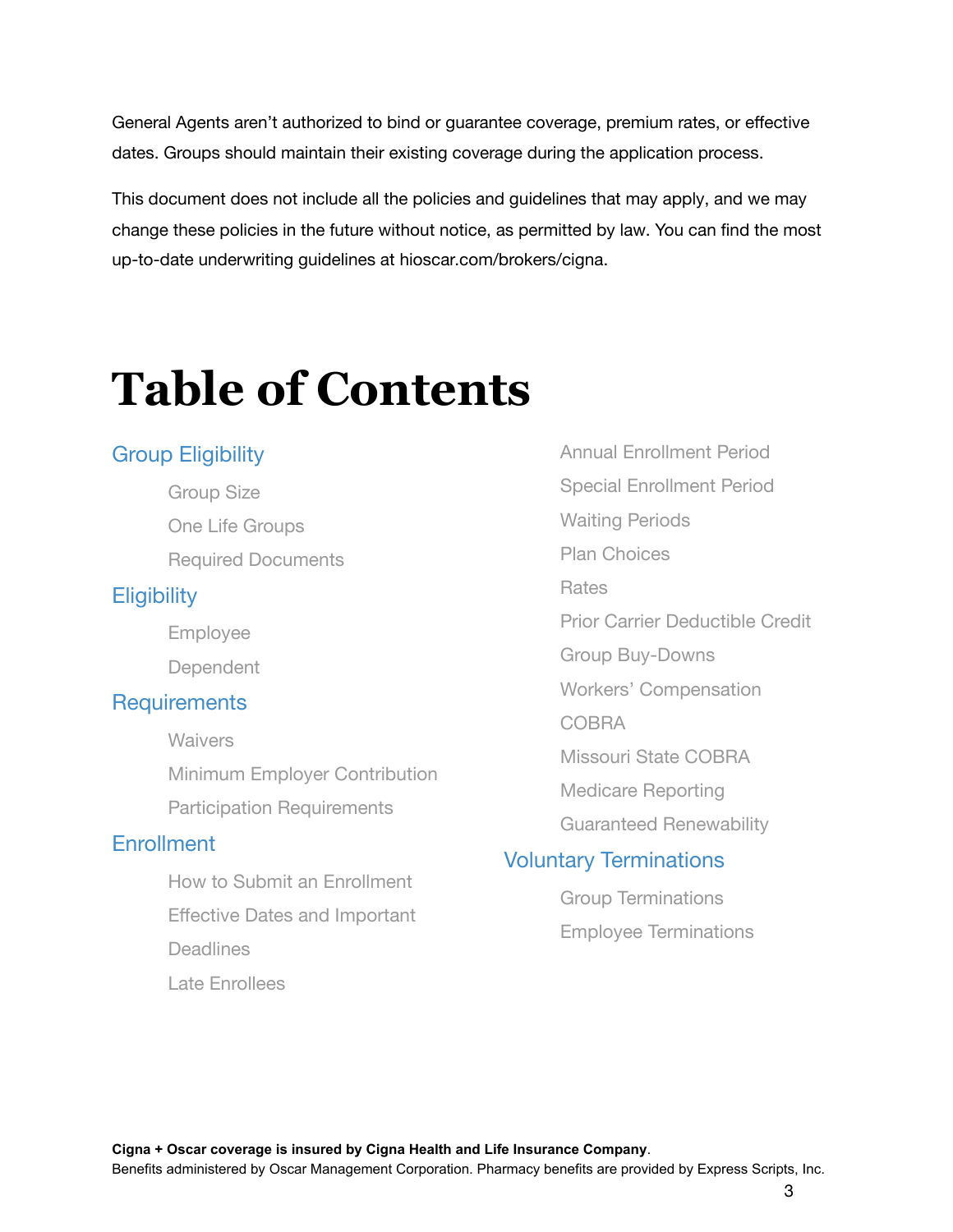# **Group Eligibility**

A group is eligible for small group coverage if it meets the "small employer" criteria as defined by the Missouri and federal Patient Protection and Affordable Care Act (ACA), and meets the following requirements:

- 01. The employer maintains business licensure and/or appropriate state filings allowing the company to actively conduct business in the state of Missouri.
- 02. The employer has at least 50% of enrolled eligible individuals living in Cigna  $+$  Oscar's Missouri service area defined as the following counties:

| Missouri        | Cass, Clay, Franklin, Jackson, Jefferson, Lincoln, Platte, St.<br>Charles, St. Francois, St. Genevieve St. Louis, St. Louis City,<br>Warren, and Washington |  |
|-----------------|-------------------------------------------------------------------------------------------------------------------------------------------------------------|--|
| Kansas          | Leavenworth, Wyandotte, Johnson and Miami                                                                                                                   |  |
| <b>Illinois</b> | Bond, Calhoun, Clinton, Greene, Jersey, Macoupin, Madison,<br>Monroe, Montgomery, Randolph, St. Clair and Washington                                        |  |

03. Employees that live outside of the defined Cigna + Oscar service area can only enroll in Open Access Plus.

These groups are **not** eligible for coverage:

- Employers not authorized to conduct business in Missouri
- Groups formed with the sole purpose of obtaining health insurance
- Associations, multiple employer trusts, union trust plans or Taft Hartley groups
- Groups that do not have at least one (1) W-2 employee, for example:
	- Sole proprietors with no W-2 employees
	- Owner-only groups with no W-2 employees
	- Two-person groups comprised of an owner and his/her spouse or legal domestic partner, both of whom do not receive W-2s
- Groups that have been in existence for less than four (4) weeks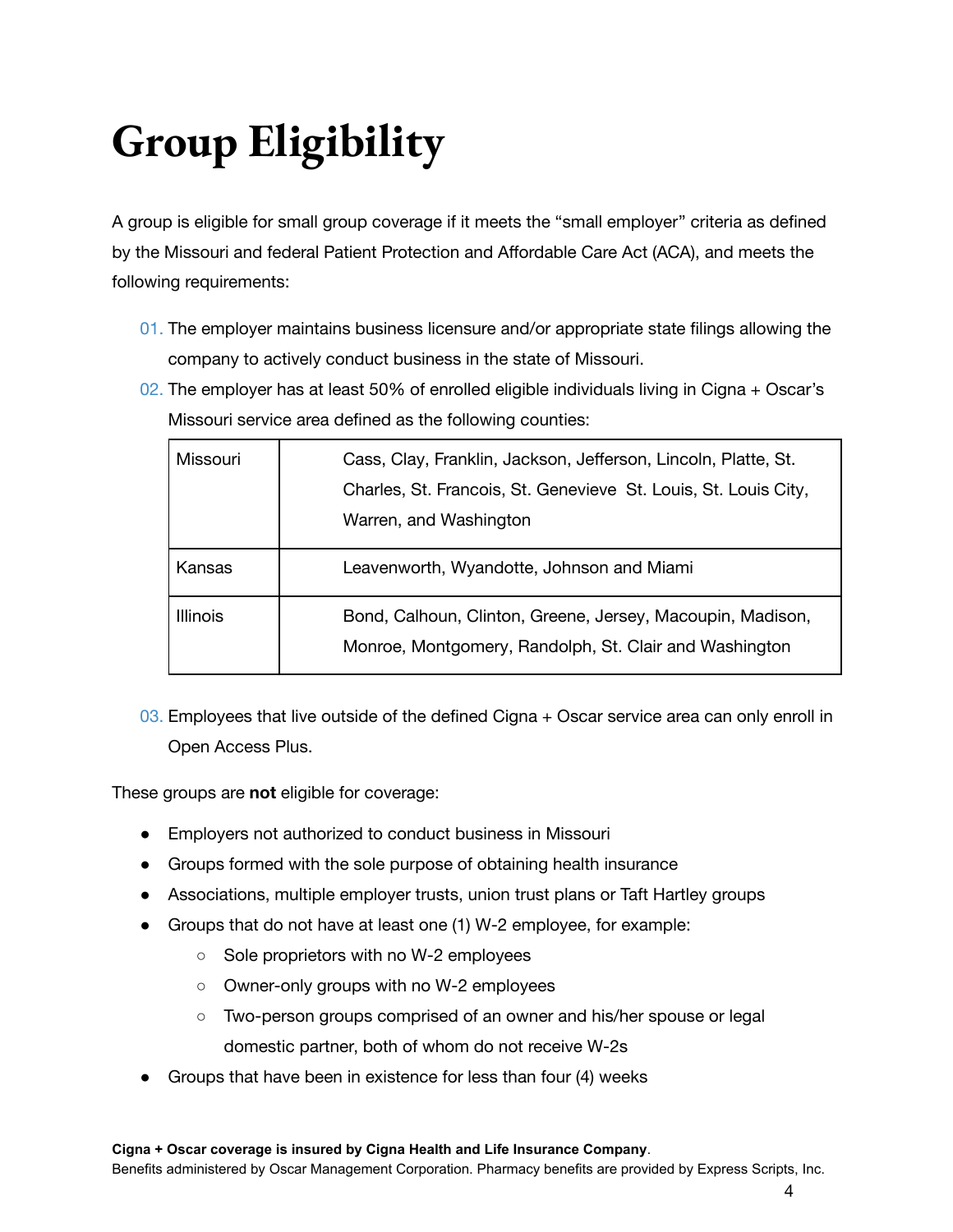● Employers with less than 50% of enrolled employees living within the designated service area

#### **Group Size**

Group size is a major factor in determining if a group is eligible for small group coverage. The group must have between two (2) and fifty (50) full-time and/or FTE employees during the preceding calendar year and must employ at least two (2) employees on the first day of the coverage year to qualify (MO ST 379.930 (34)). Here are some FAQs about small group eligibility:

- **● What if the group has part-time employees?**
	- The total group size is the number of full-time employees plus the number of FTE part-time employees. Employees are considered part-time if they work, on average, less than 30 hours per week. To calculate a group's FTEs from part-time employees, add up the part-time hours worked during the month. Divide the total by 120 and round down to the nearest whole number.
		- For example, if you have four part time employees who each work 20 hours per week, there are 320 part-time hours worked per month. Divided by 120, these four part time employees count as two FTEs. This total may include employees who are not eligible to participate in a plan given the number of hours they work each week.
- **● What about employees that live outside of the coverage area?**
	- **○** Regardless of where an employee may reside, they must be included in the FTE calculation.
- **● What about contractors (1099s), seasonal or past employees enrolled in COBRA/Missouri State Continuation?**
	- Groups of 100 percent independent contractors will not be accepted; there must be at least one W2 employee on a Wage and Tax Statement.
	- The group must certify that 1099s are eligible for health benefits coverage by submitting a 1099 attestation form.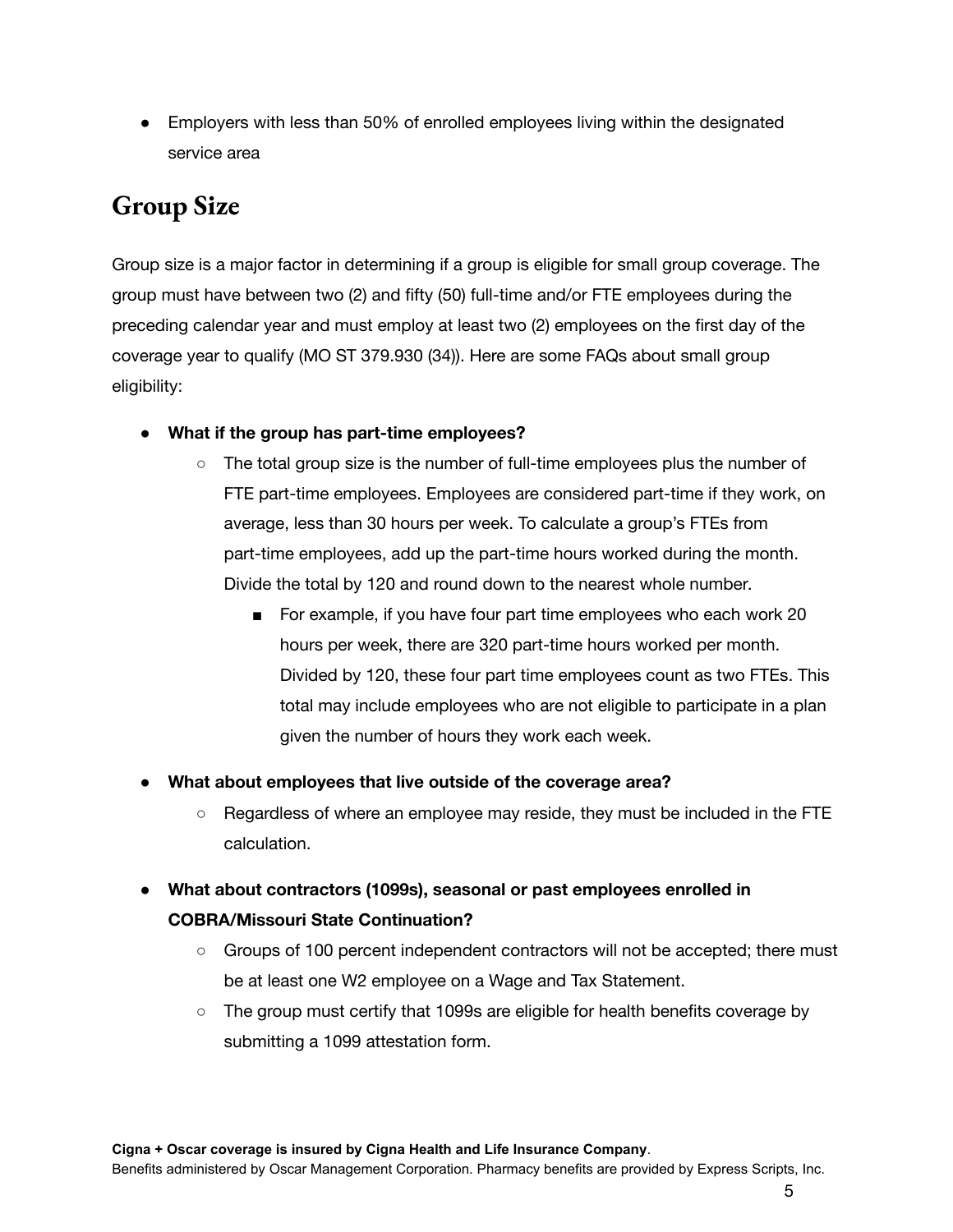- Contractors and seasonal employees who worked less than 120 days during the average year should not be included when determining group size.
- Past employees currently enrolled in COBRA/Missouri State Continuation should not be included when determining group size.

#### **● What if the group is a new company?**

○ Groups must be in existence for at least four (4) weeks prior to enrolling Cigna + Oscar for Business coverage. The group size will be based on the number of employees during that time.

#### ● **What about affiliated companies?**

- In determining group size, if a company has an affiliated company with which it is eligible to file a joint state tax return or is treated as a single employer under subsection (b), (c), (m), or (o) of section 414 of the Internal Revenue Code of 1986, the two affiliated companies will be considered one employer and the affiliate's employees will be counted when determining if the group is eligible to enroll in small group coverage.
- Affiliated companies under common control may enroll together if they are eligible to file a combined state tax return and the entire group meets all eligibility requirements.

#### **● What about Professional Employer Organization (PEO) Groups?**

- **○** Employees associated with a PEO are employed by the group listing the employees on its Quarterly Wage and Tax Report, such as a Quarterly Wage and Tax Report. Employers who are leasing or sharing employees from a PEO may not cover these employees if the employees do not appear on the group's tax documents.
- **○** If a group originally using the services of a PEO later decides to employ former PEO employees full-time, they must meet the employee eligibility requirements.
- **○** Additionally, the following documentation is required:
	- Payroll documentation for all enrolling employees
	- A letter from PEO or screenshot from the web portal indicating date membership in PEO canceled
- **● What about spinoffs?**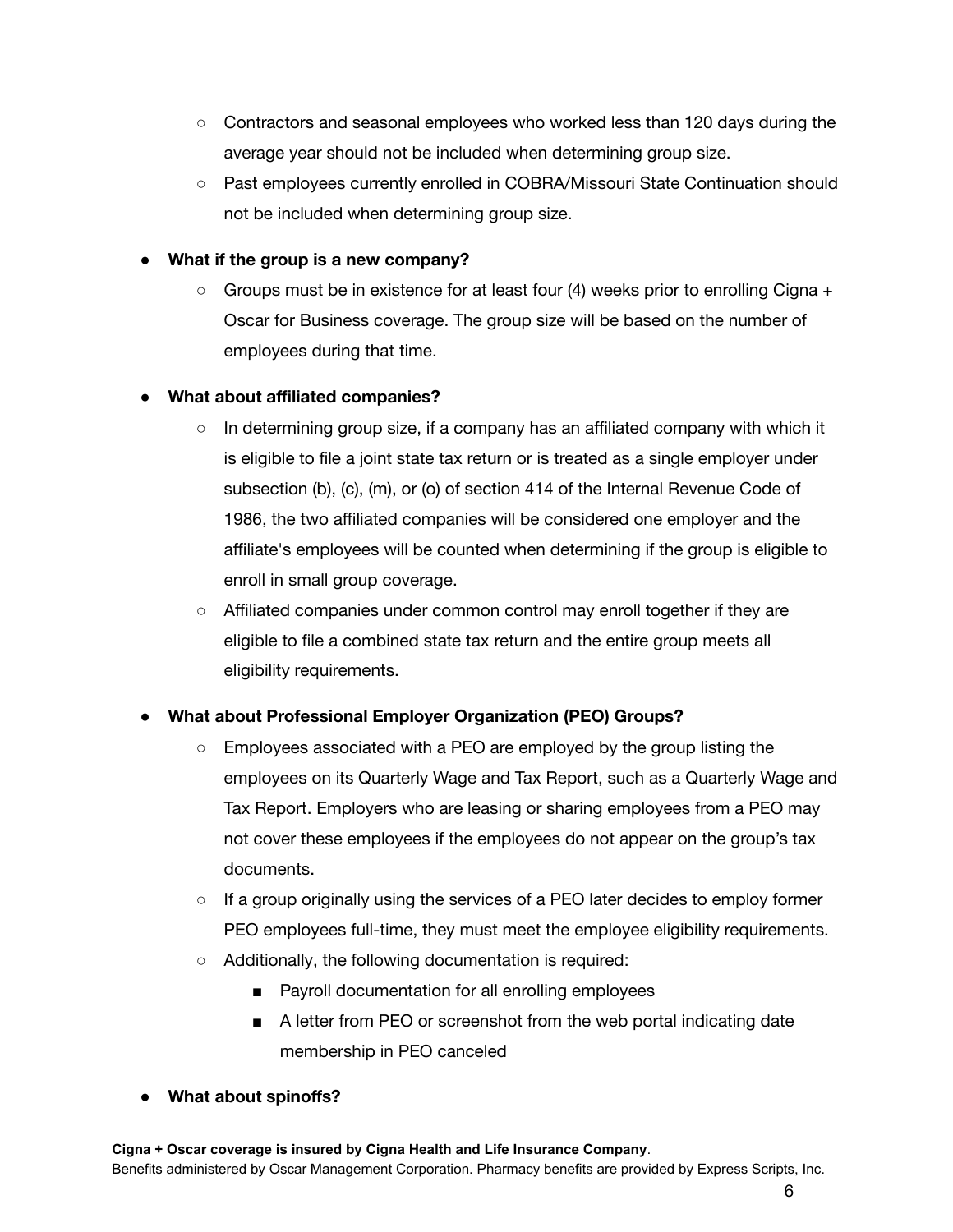- **○** A breakaway or spin-off is a company that is newly formed from employees of an existing company to become a distinct and separate entity. Employees forming this company are no longer employed by the original company and may apply for coverage under a new contract. A breakaway employer must meet all the qualifications for a small group in order to be accepted for Cigna + Oscar coverage.
	- **■** If the breakaway company is still affiliated per section 414 of the Internal Revenue Code of 1986, or can file a combined tax return with the former group, then the companies are treated as a single company. The group is still considered to be a single company even if the companies choose to file separate tax returns.
	- For all existing Cigna + Oscar breakaways, the original employer remains with Cigna + Oscar on the existing contract, while the breakaway employer receives a new Cigna + Oscar for Business ID.

#### **● What about classes / carve-outs?**

- A carve out or class out where only certain classes of employees are offered coverage, with different waiting periods, or with different contribution levels is allowed. It is the group's responsibility to ensure that any carve out or class out comply with applicable Internal Revenue Code non-discrimination rules. The group of employees should be easily identified by a clear class designation that is reasonable, non-discriminatory and uses objective business criteria for identification.
- Valid classes for Cigna+Oscar business would include the following unless otherwise stated:
	- Management / Non-Management
	- Hourly / Salary
	- Union / non-union

#### **One Life Groups**

In order to qualify as a "group health plan" under ERISA, an employer must have at least one (1) common law employee\* that is eligible and enrolled in addition to an owner and the owner's spouse. A person, spouse and minor children shall constitute only one eligible employee when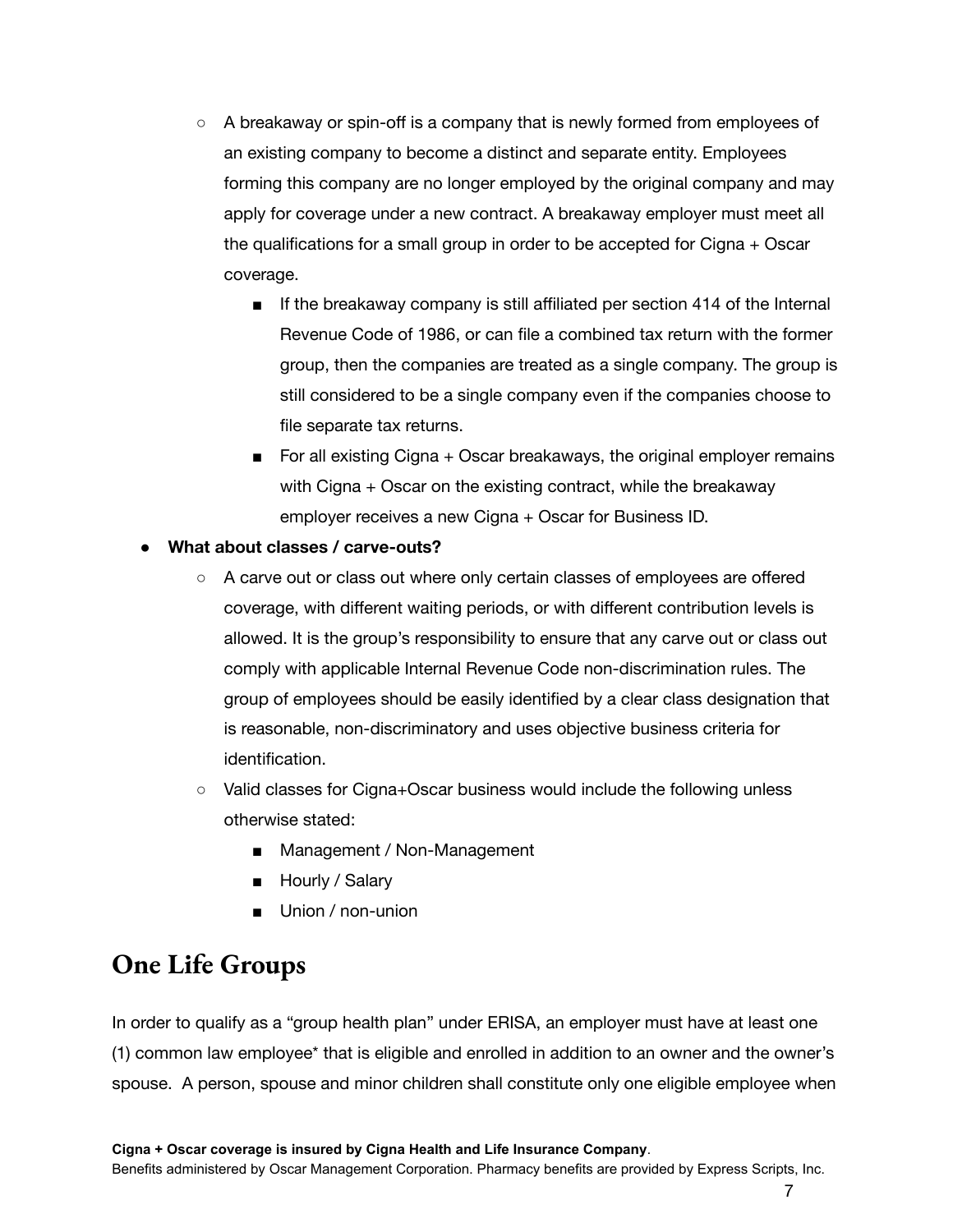they are employed by the same small employer (MO ST 379.930(15)).

- 01. **Partnerships or Limited Partnerships:** If only partners and their spouses are covered, they are not a group health plan, unless there is at least one (1) other common law employee eligible and enrolled in coverage or if the partners are bona fide partners pursuant to 45 CFR 146.145(c)(2). 1099 Contractors are not considered common law employees.
- 02. **Partnerships where only the partners and / or their spouses are covered**, are not a group health plan, unless there is at least one (1) other common law employee eligible and enrolled in coverage or if the partners are bona fide partners pursuant to 45 CFR 146.145(c)(2).
- 03. **Corporations (S or C) or LLCs**: Two owners who are not spouses, qualify as a group health plan in all cases, if at least one of the owners can document that they are actively working and must enroll.
- 04. **Marriage** is a matter of state law, and would include civil unions as allowed by state law. Domestic partners who are not married and individuals who are legally divorced are not considered "spouses" for purposes of applying this Rule.
- 05. **Children** of the sole owner may be the other common law employee, and not as a dependent, so long as s/he is over the age of 18 (i.e., no longer a minor child per state law) and is enrolled for coverage under the terms of the employer-sponsored plan.

\* A common law employee is defined as an employee receiving a W-2 that is neither the owner nor owner's spouse.

## **Required Documents**

To apply for coverage for a group, Cigna + Oscar requires all of the following:

- **● Missouri Business Enrollment Form**
	- $\circ$  This can be completed online in the Cigna  $+$  Oscar enrollment portal.
	- If a group is enrolling two (2) members or fewer, you must also include proof of ownership, such as a Statement of Information, Articles of Incorporation, or current / active business license.
- **● Missouri Employee Enrollment application(s)**
	- One (1) application should be completed for each enrolling employee or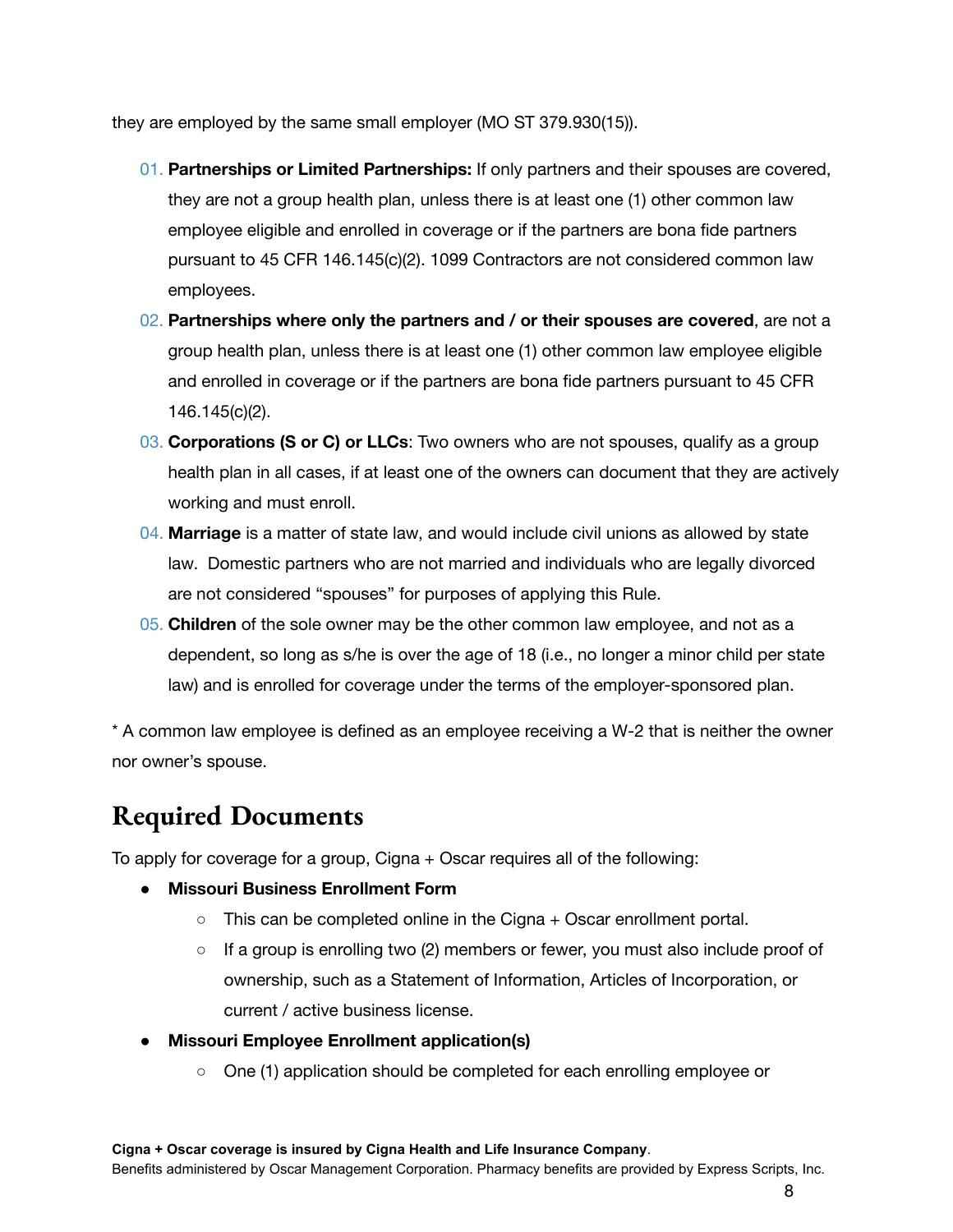COBRA/Missouri State Continuation recipient. These applications can be completed entirely online by employees - or completed on paper and then entered in the portal by the authorized Broker or GA. Paper enrollment forms alone will not be accepted by Cigna + Oscar.

#### ● **Employee Waiver form(s) and applicable waiver documentation**

- One (1) form is needed for each employee waiving or refusing coverage, including COBRA/Missouri State Continuation employees. Waivers may be completed online in the Cigna + Oscar enrollment portal.
- **Business Entity Documentation**
	- Copy of Business Entity Document for all enrolling groups to verify eligibility to conduct business in the state of Missouri.
- **Quarterly Wage and Tax Form** is required for groups for all enrolling groups, unless there are seven (7) or more eligible enrolling employees.
	- Documents submitted must include all enrolling employees.
- **● ACH Authorization Form**
	- $\circ$  It is optional but highly encouraged to expedite member ID card delivery. ACH payments can be set up for automatic deduction on the first of every month or can be uploaded solely for an automatic first payment.
	- $\circ$  If the group wishes to pay the first premium via check, they must wait for approval and the first bill generation and delivery; additionally, **a copy of the check must be uploaded during the submission**.
	- $\circ$  The first premium check should be mailed along with the bill stub and can be overnighted to the following address: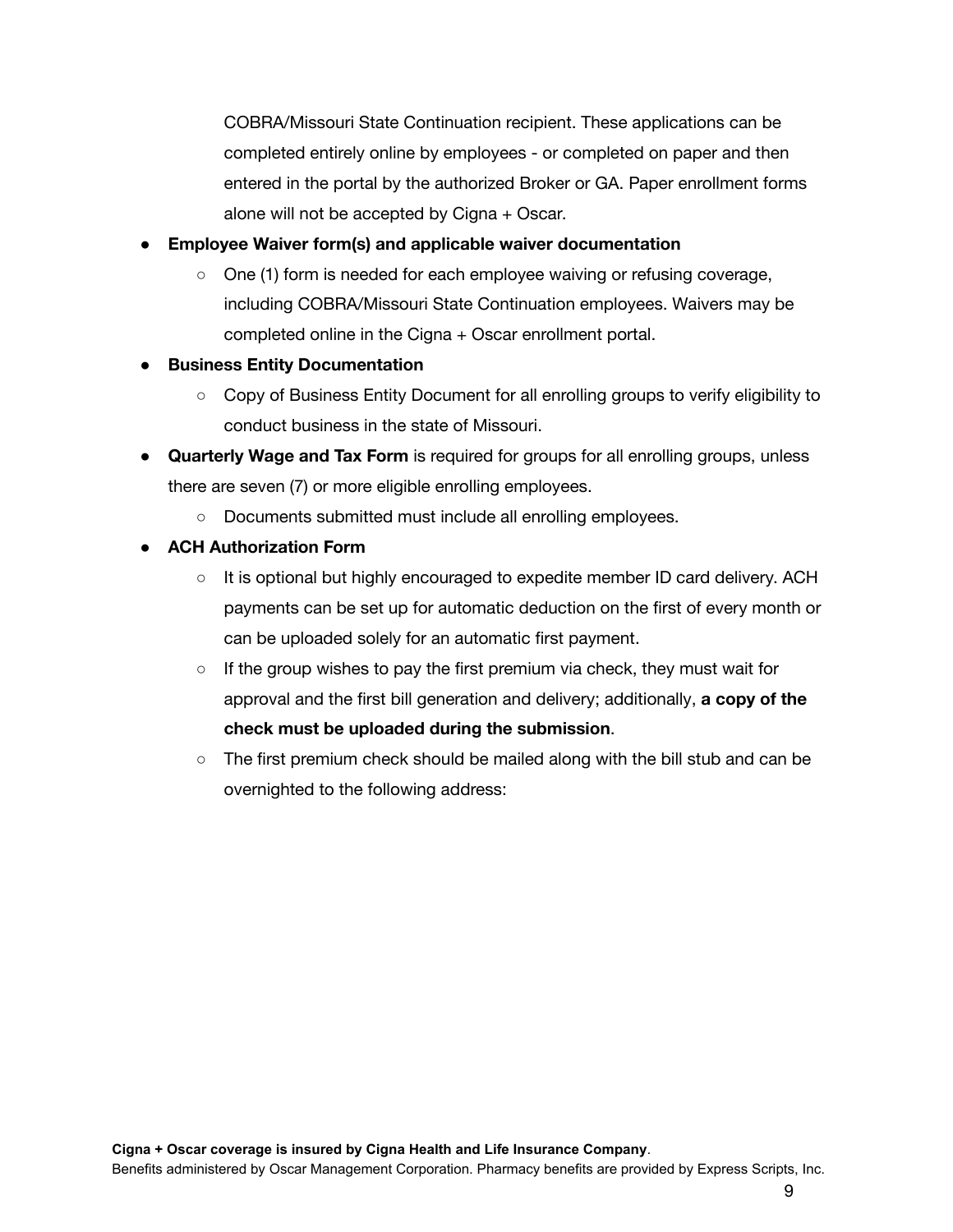Bank of America Lockbox Services Cigna + Oscar, Insured by Cigna Health and Life Insurance Company, LockBox 412803 MA5-527-02-07 2 Morrissey Blvd Dorchester, MA 02125

● **Payroll verification** through appropriate tax documentation (required for all groups unless there are seven or more eligible enrolling employees) - listed below.

| Type of group                                        | <b>Documents required</b>                                                                                                                                                                                                                                                                                                                                                                                                                                                                                                                                                  |
|------------------------------------------------------|----------------------------------------------------------------------------------------------------------------------------------------------------------------------------------------------------------------------------------------------------------------------------------------------------------------------------------------------------------------------------------------------------------------------------------------------------------------------------------------------------------------------------------------------------------------------------|
| Sole Proprietorship*                                 | One (1) of the following:                                                                                                                                                                                                                                                                                                                                                                                                                                                                                                                                                  |
|                                                      | IRS Schedule C and 1040 Form (If owner is not<br>listed on Quarterly Wage and Tax Report)<br>IRS Schedule F and 1040 Form for Farms                                                                                                                                                                                                                                                                                                                                                                                                                                        |
| Corporation                                          | Missouri Secretary of State active web confirmation, and<br>one of the following:                                                                                                                                                                                                                                                                                                                                                                                                                                                                                          |
|                                                      | <b>Owner Affidavit</b><br>If owners not listed on Quarterly Wage and Tax<br>Report, IRS Schedule K-1 (Form 1120-S) - include<br>all K-1's totaling 100% ownership, IRS Form 1120<br>(pages 1-2), IRS Form 1125-E or IRS Schedule G or<br>a W-2<br>Additional proof of income for the owner may be<br>required if tax filings are not available due to length<br>of time in business<br>Corporations established out of state will also need to<br>provide a Certificate of Qualification or Statement by<br>Foreign Corporation in addition to the above<br>documentation. |
| Partnership / Limited<br>Liability Partnership (LLP) | If owners not listed on Quarterly Wage and Tax Report,<br>then one of the following:                                                                                                                                                                                                                                                                                                                                                                                                                                                                                       |
|                                                      | Recent IRS Schedule K-1 (Form 1065): include all<br>K-1's totaling 100% ownership, or Partnership<br>Agreement & Tax ID Appointment Letter<br>$W-2$                                                                                                                                                                                                                                                                                                                                                                                                                        |

#### **Additional Required Enrollment Documents by Group Type:**

**Cigna + Oscar coverage is insured by Cigna Health and Life Insurance Company**.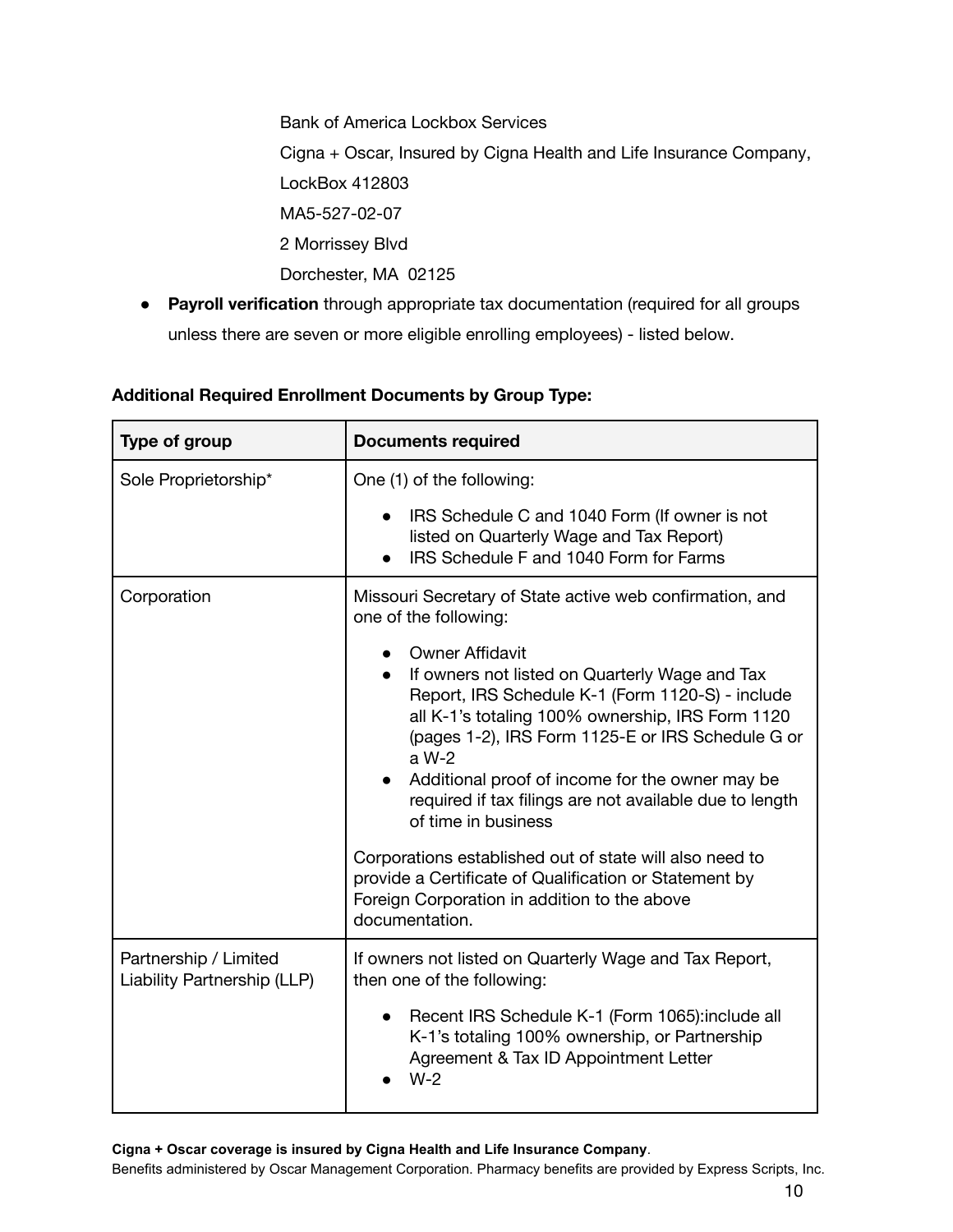|                                                                                 | Partnerships or LLPS established out of state will also need<br>to provide a Certificate of Qualification or Statement by<br>Foreign Partnership in addition to the above<br>documentation.                                                                                                                                      |
|---------------------------------------------------------------------------------|----------------------------------------------------------------------------------------------------------------------------------------------------------------------------------------------------------------------------------------------------------------------------------------------------------------------------------|
| <b>Limited Liability Company</b><br>(LLC)                                       | Statement of Organization with Operating Agreement<br>If owners not listed on Quarterly Wage and Tax<br>Report, recent K-1 or other applicable tax filing<br>document or W-2                                                                                                                                                     |
| Non-Profit Company                                                              | Most recent Quarterly Federal Tax Return (IRS Form 941),<br>current payroll report, and one of the following:<br>IRS letter 501c3<br>$\bullet$<br>IRS application for exempt status<br>$\bullet$<br>Missouri Secretary of State active web confirmation<br>$\bullet$<br>National Federal Credit Union active web<br>confirmation |
| Group who filed a<br>consolidated tax return as<br>an affiliated group          | IRS Form 851, or a letter from a CPA                                                                                                                                                                                                                                                                                             |
| Churches                                                                        | IRS Form 941<br>Payroll records from the prior four (4) weeks                                                                                                                                                                                                                                                                    |
| Seasonal industries                                                             | Prior four (4) Quarterly Wage and Tax Report reports                                                                                                                                                                                                                                                                             |
| Spinoffs                                                                        | Four (4) weeks of payroll or Quarterly Wage and Tax<br>Report, and relevant employer documentation listed above<br>depending on type of group                                                                                                                                                                                    |
| Startups                                                                        | Four (4) weeks of payroll or Quarterly Wage and Tax<br>Report, and relevant employer documentation listed above<br>depending on type of group                                                                                                                                                                                    |
| <b>Type of enrollee</b>                                                         | <b>Tax documents required</b>                                                                                                                                                                                                                                                                                                    |
| New Hires not appearing on<br>the most recent Quarterly<br>Wage and Tax Report  | Most recent four (4) week payroll report and dates of hire<br>for all New Hire employees                                                                                                                                                                                                                                         |
| <b>COBRA/Missouri State</b><br><b>Continuation Coverage</b><br><b>Enrollees</b> | Most recent Quarterly Wage and Tax Report Form on which<br>employees appeared, or bill from group's prior carrier<br>listing COBRA/Missouri State Continuation enrollees                                                                                                                                                         |

\* Owner Only (e.g., Sole Individual Owner/Proprietor): When the owner is just the individual or the individual and his/her spouse, it is not a group health plan unless at least one (1) other

#### **Cigna + Oscar coverage is insured by Cigna Health and Life Insurance Company**.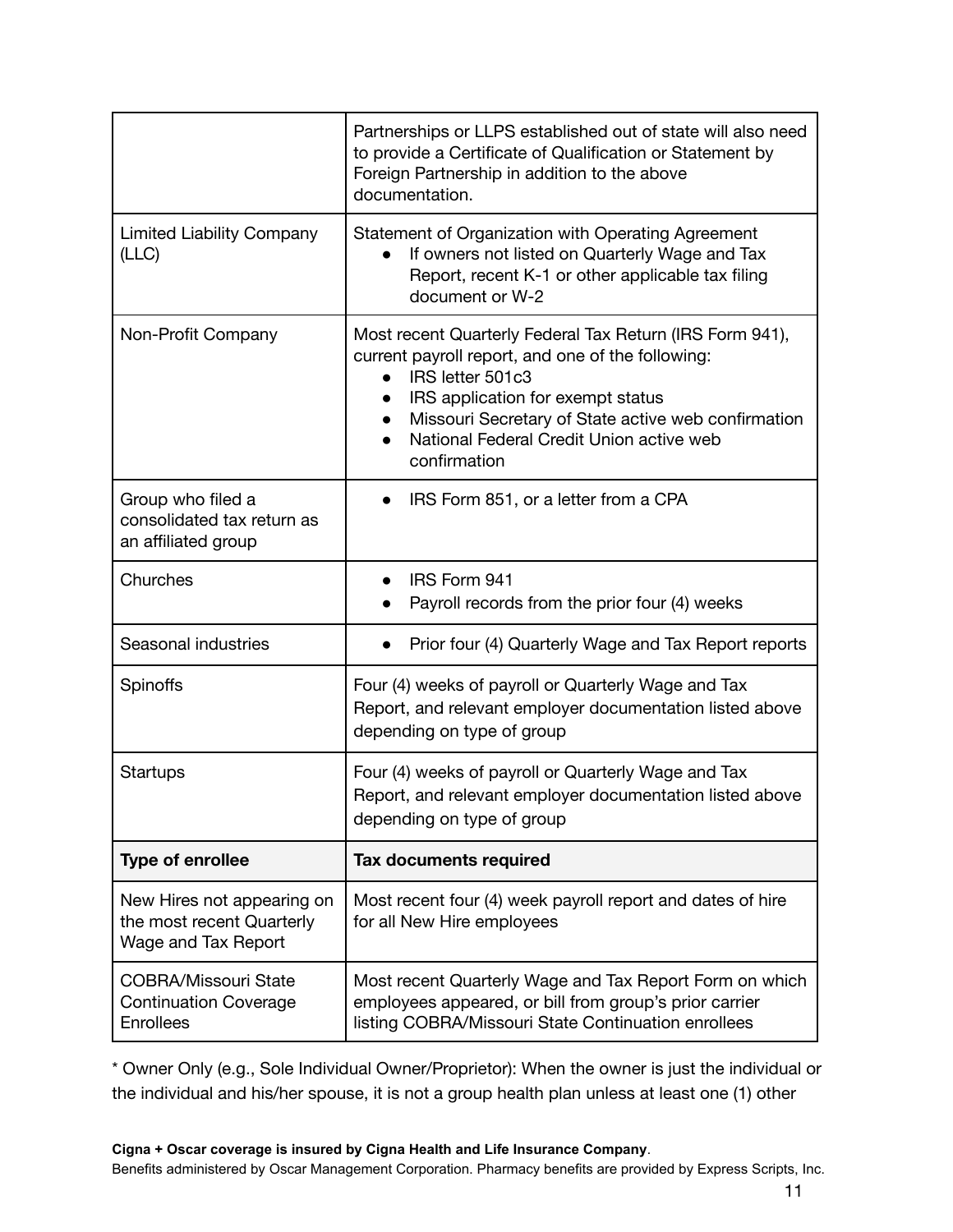common law employee is enrolled in the plan. See section "One Life Groups" for more information (It does not matter if the business' legal tax structure is an LLC or other Corporation).

In order to verify eligibility, Cigna + Oscar's Eligibility team may request additional documentation above and beyond what is listed here.

Keep in mind that the group's coverage will not begin until the application has been approved by Cigna + Oscar's Eligibility Team and payment has been received. Cigna + Oscar may request additional documentation, including payroll records and employee wage and tax filings, to determine a group's eligibility. Check payments may take up to 10 days to process.

**Please note**: Any eligible employee or dependent enrolled in Cigna + Oscar small group health coverage may not also be enrolled under an Oscar-underwritten individual policy. The applicant must elect one or the other policy to avoid duplication of coverage.

# **Eligibility**

# **Employee Eligibility**

An employee is eligible to participate in the small group plan if:

01. The employee meets the hourly requirements for eligibility.

An eligible employee is any permanent employee who is actively engaged on a full-time basis in the conduct of the business of the small employer with a normal workweek of at least 30 hours, at the small employer's regular places of business, who has met any statutorily authorized applicable waiting period requirements.

Officers, Sole proprietors or partners of a partnership are eligible employees, if they are actively engaged on a full-time basis in the small employer's group, receive a W-2 and are included as employees under a health care plan contract of a small employer.

Permanent employees who work at least 20 hours but not more than 29 hours are deemed to be eligible employees if all five of the following apply: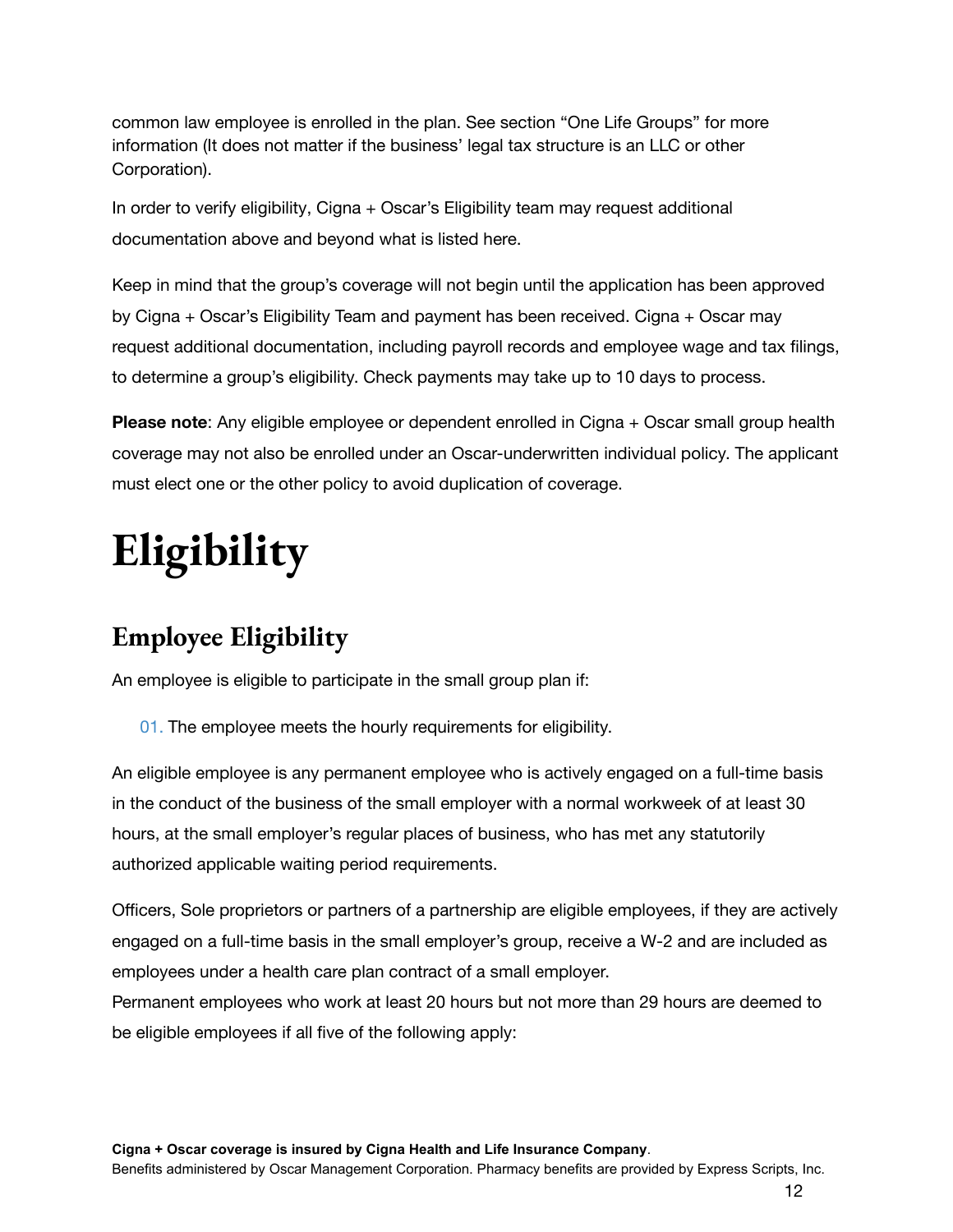- 01. They otherwise meet the definition of an eligible employee except for the number of hours worked.
- 02. The employer offers such employees health coverage under a health benefit plan.
- 03. All similarly situated individuals are offered coverage under the health benefit plan.
- 04. The employee must have worked at least 20 hours per normal work week for at least 50 percent of the weeks in the previous calendar quarter. We may request any necessary information to document the hours and time period in question, including, but not limited to, payroll records and employee wage and tax filings.
- 05. Meets the individual employee criteria as defined by the Missouri Small Group Act for an eligible part-time employee.

Former employees who are eligible for state or federal continuation may enroll for the period permitted by law.

Cigna + Oscar may request additional documentation, including payroll records and employee wage and tax filings, to determine an employee's eligibility.

The following types of employees are **not** eligible:

- Leased/shared employees
- Board of Director members and stockholders, unless they are also working at least 20 hours per week
- Temporary and seasonal employees
- Residents of Hawaii or workers living outside the United States
- Part-time workers, unless offered by the employer and meet the requirements listed above
- Domestic help or household staff

# **Dependent Eligibility**

If electing dependent coverage, the employee must enroll eligible dependents within 31 days of the dependent's eligibility date, unless a valid QLE applies. Eligible dependents include spouses, natural children, stepchildren, legally adopted children, unmarried disabled children, newborn children, children for whom the employee has legal custody, and children for whom the employee has court ordered custody and are chiefly dependent on the employee for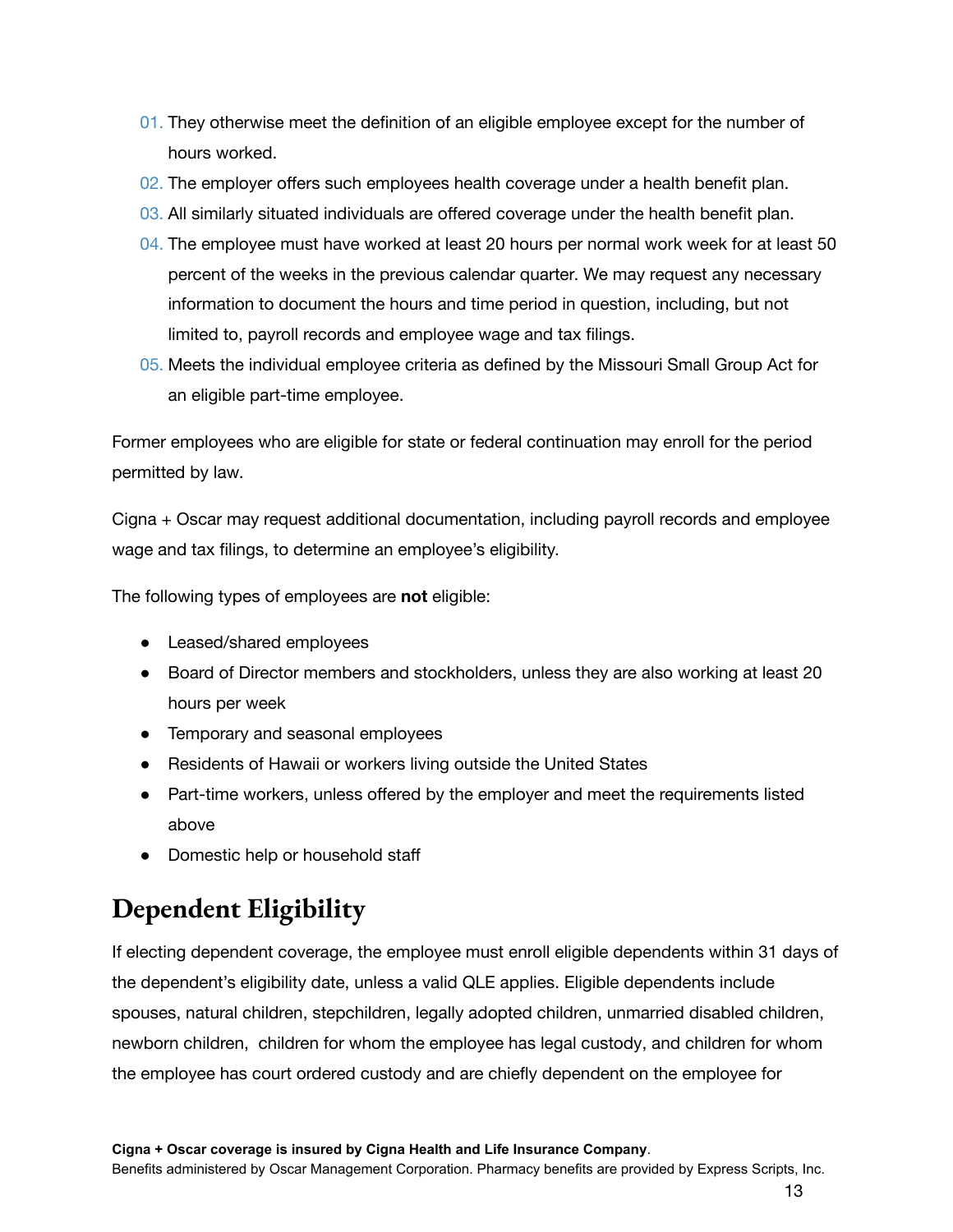support. Foster children and grandchildren are not covered unless the employee is the legal guardian.

Spouses and domestic partners who work for the same employer may enroll separately, or one may enroll as a dependent under the other's coverage. If a child's parents are employees of the same employer, the child may only be covered under one plan if the parents are enrolled individually.

Children are eligible for coverage until the end of the month in which they reach the age of 26.

Cigna + Oscar shall notify the subscriber that the dependent child's coverage will terminate upon reaching the age of 26 unless the subscriber submits proof of the criteria above within 60 days of the subscriber's receipt of Cigna + Oscar's notification. Cigna + Oscar will send this notice to the subscriber at least 90 days prior to the date the child will reach the age of 26. Cigna + Oscar will determine whether the child meets the criteria before the child reaches age 26. Cigna + Oscar may request more information about the child whose coverage is continued beyond age 26 as needed, but not more frequently than annually after the two-year period after the child reaches age 26.

# **Requirements**

#### **Waivers**

Some employees will have coverage through another source and will not want or need coverage with the group plan. If these employees are covered due to the following reasons, then they are considered a "valid waiver":

- 01. Coverage by another group's plan
- 02. Coverage by Medicare, Champus (Military), VA, or TriCARE
- 03. Coverage by COBRA
- 04. Enrolled as an individual in a health plan
- 05. Enrolled as a dependent in a group health plan through a different employer

#### **Minimum Employer Contribution**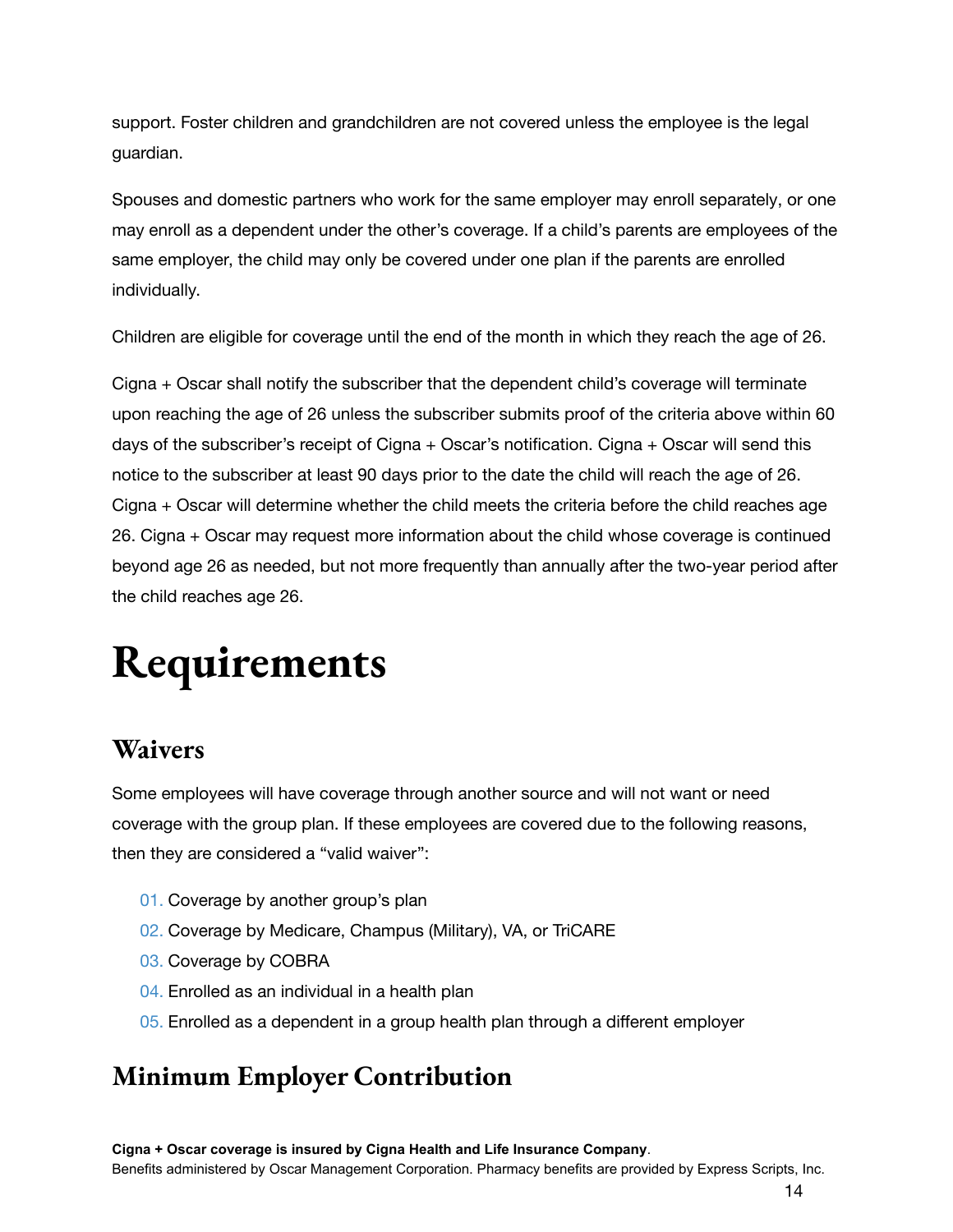Employers must contribute at least 50 percent of the employee premium. If an employer contributes 100 percent of the employee premium, 100 percent of the employees must enroll. If groups are enrolling during the Federal Enrollment Period, contribution requirements may not apply. Refer to section "Annual Enrollment Period" for additional information.

## **Participation Requirements**

Groups must ensure that employee participation requirements are met at the time the group initially enrolls and each year upon renewal. These requirements are listed below:

- 25% of eligible employees must enroll after valid waivers
	- Add up enrolling employees
	- Divide by total FTE, minus valid waivers
	- Result must be greater than or equal to 25%
	- **○ Example Participation Calculation:**
		- 30 total eligible employees
		- 10 employees waive because of group coverage through a spouse
		- 20 net eligible employees
		- $\blacksquare$  20 x 25% = 5 Participation requirement: 5 employees

If an employee chooses to waive coverage, Cigna + Oscar reserves the right to confirm participation requirements by collecting the employee's current carrier documents, including but not limited to the ID card and the policy effective date.

If groups are enrolling during the Federal Enrollment Period, participation requirements may not apply. Refer to section "Annual Enrollment Period" for additional information.

# **Enrollment**

#### **How to Submit an Enrollment**

Enrollment can be submitted online at business.hioscar.com. It's typically helpful if whoever is submitting the enrollment has reviewed the Cigna + Oscar small group Missouri enrollment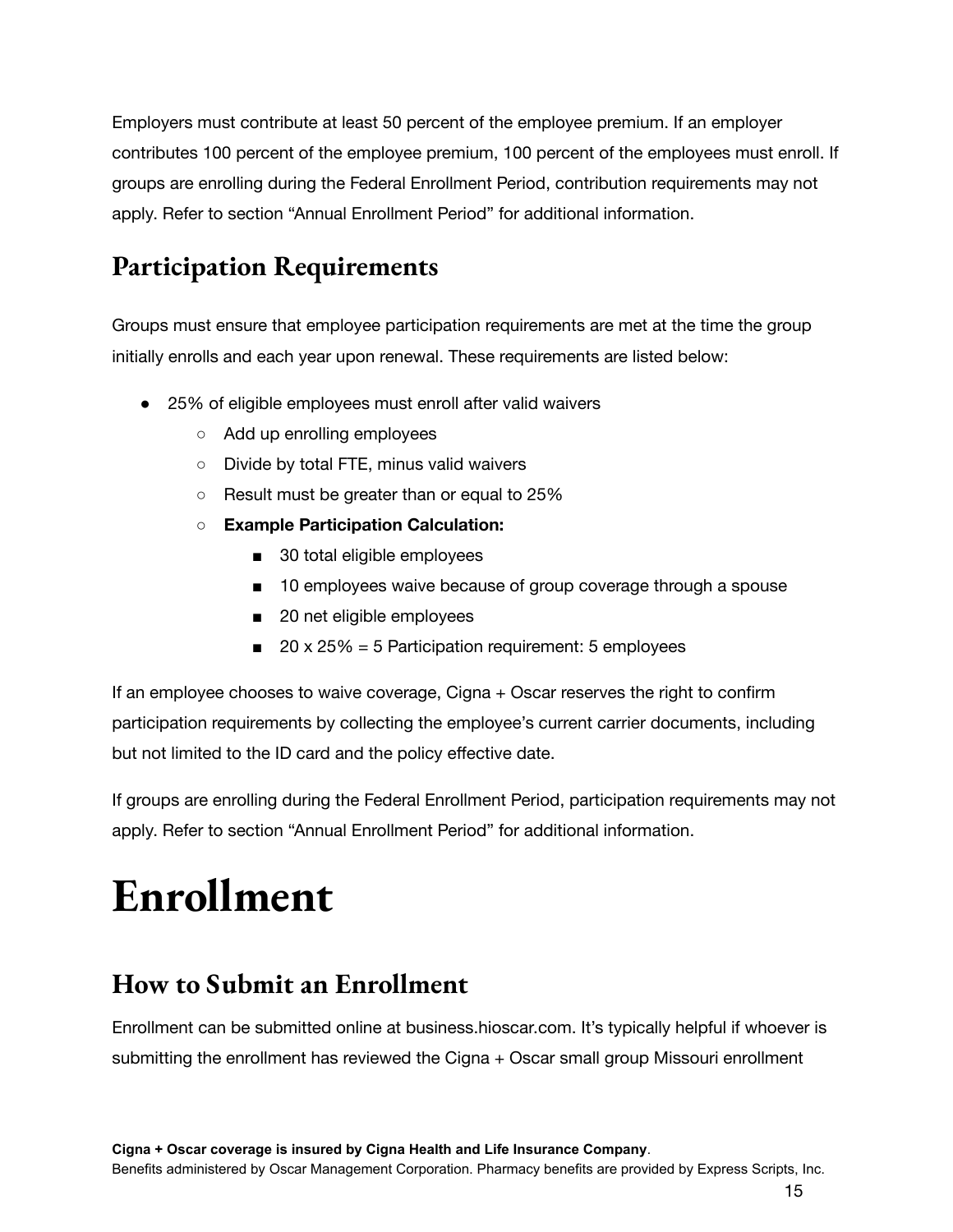forms, which can be found at https://www.hioscar.com/brokers/cigna.

To access the enrollment portal you must first get an account from Cigna + Oscar. If you are a member of a contracted general agency or appointed broker for the state of Missouri you will automatically be granted an account. Others should contact Cigna + Oscar support directly for assistance. Once you have an account the entire enrollment of a group can be done online and paperless.

#### **Effective Dates and Important Deadlines**

New groups may start coverage on the 1st or 15th of any future month. Once the effective date has been set and confirmed during the Annual Enrollment Period, requests for a change in effective date will not be allowed. Small groups may begin their applications as early as 60 days in advance of the desired effective date. However, final rates are based upon final enrollment date and enrollee information for composite rating.

All completed applications and requested documents must be submitted by the 5th business day after the desired effective date; however, if additional documents are required, documents must be received within either an additional five (5) business days from when the request was sent or by the 10th calendar day after the effective date, whichever is earlier, in order to honor the requested effective date.

#### **Late Enrollees**

Eligible employees and dependents who did not sign up for the group's health plan when they were first eligible to enroll and later request enrollment are designated as "late enrollees." A late applicant must wait until the group's next enrollment period to request coverage. This does not include "New Hires" or employees that have a valid QLE.

## **Annual Enrollment Period**

The annual enrollment period is the 30 days prior to the group's renewal date. During the annual enrollment period, eligible employees who did not enroll during the new hire enrollment period, including late applicants, may sign up for coverage and enrolled employees may change plans or add/remove dependents.

Groups that do not meet our participation and/or contribution requirements listed in the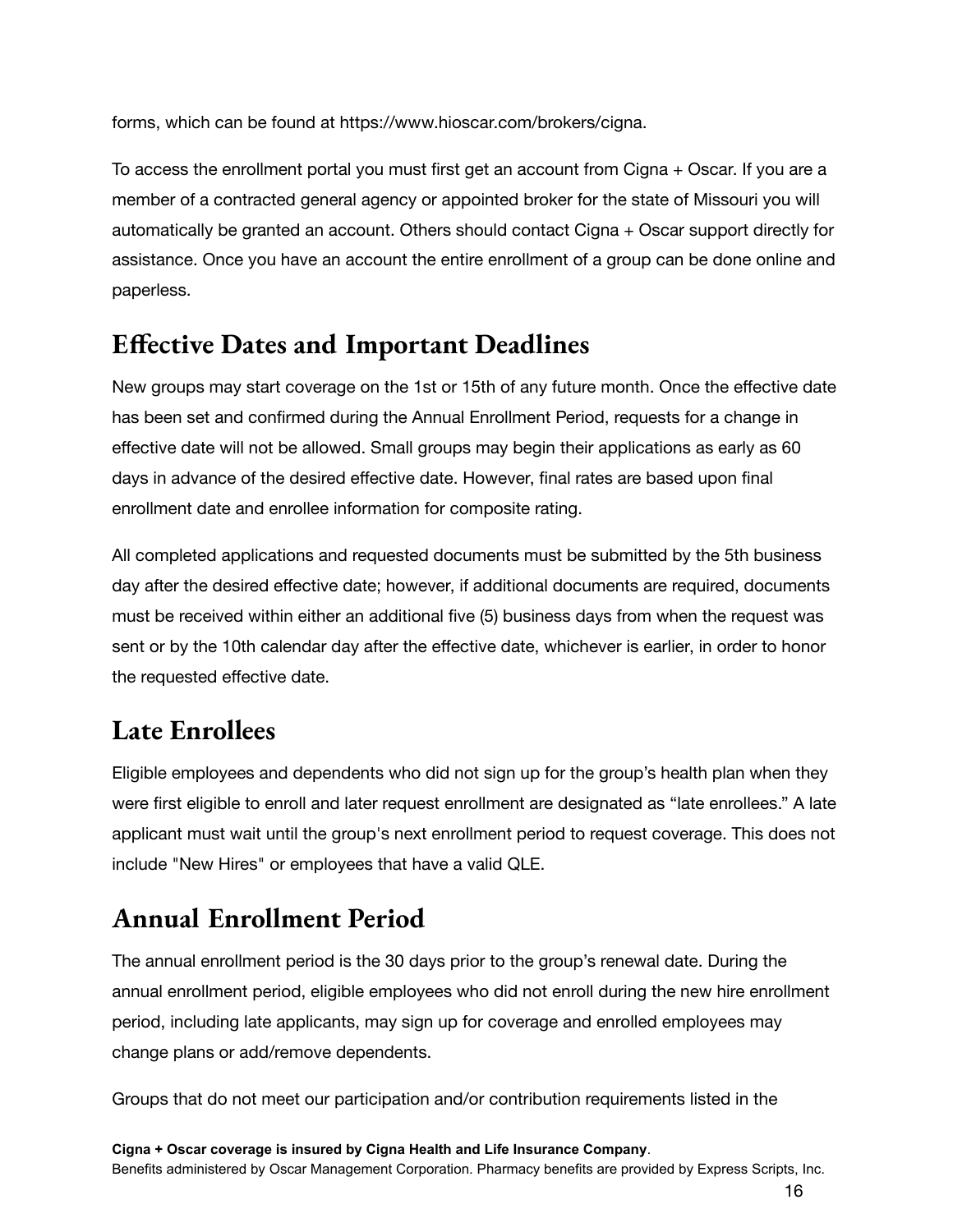"Minimum Employer Contribution" or "Participation Requirements" sections are eligible to enroll between November 15 and December 15 of each year for a January 1 effective date. Groups may also change the designated waiting period, and plan offerings within 30 days of their eligibility date. Other Underwriting Guidelines still apply. Groups must be complete and have all requirements submitted by December 15.

### **Special Enrollment Period**

Outside of the annual enrollment period, when an employee or dependent (including the employee's spouse) loses coverage or experiences a qualifying event, they may be eligible for a Special Enrollment Period. Please note that the employee and dependents must otherwise be eligible to enroll. Supporting documentation must be submitted with the Qualifying Life Event, such as a letter from the member's prior insurer indicating date coverage ended, a marriage certificate, a birth certificate, etc.

The employee, spouse, domestic partner and/or dependents may enroll due to the following events (see the Evidence of Coverage, section "Special Enrollment Periods" for valid periods):

- Loss of minimum essential coverage
- An Employee or Dependent has lost or will lose coverage under another employer health benefit plan as a result of
	- termination of his or her employment;
	- $\circ$  termination of employment of the individual through whom he or she was covered as a Dependent;
	- change in his or her employment status or of the individual through whom he or she was covered as a Dependent;
	- termination of the other plan's coverage;
	- exhaustion of COBRA or Missouri State Continuation coverage;
	- cessation of an Employer's contribution toward his or her coverage;
	- death of the individual through whom he or she was covered as a Dependent, or
	- legal separation, divorce or termination of a Domestic Partnership.
- Employee gains or becomes a dependent, including in the case of legal guardianship
- Health coverage issuer substantially violated a material provision of the health coverage contract

#### **Cigna + Oscar coverage is insured by Cigna Health and Life Insurance Company**.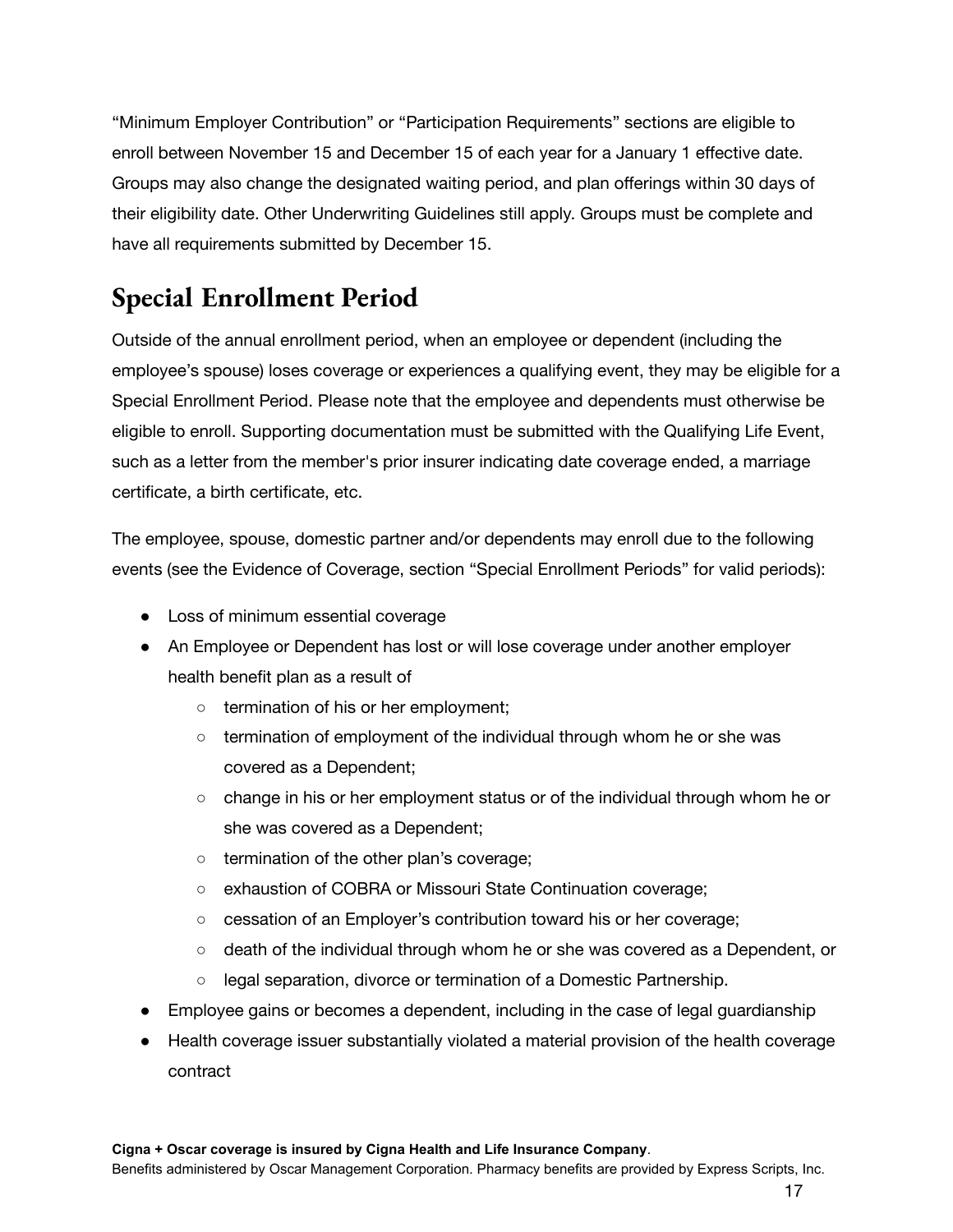- Employee or Dependent gains access to new health benefit plans as a result of a permanent move
- Employee or Dependent gains access for Exchange coverage or help paying for coverage, including newly eligible or ineligible for advance payments of the premium tax credit (APTC) or has a change in eligibility for cost-sharing reductions (CSR)
- Employee or Dependent are survivors of domestic abuse or spousal abandonment

The employee, spouse, domestic partner and/or dependents may also enroll 60 days from date of a qualifying event, such as:

- Loss of qualifying health coverage
- Change in primary place of living

#### **Waiting Periods**

Waiting periods are elected by the group employer and can only be changed during the annual enrollment period. They are not applicable during the group's initial enrollment and will go into effect for employees joining after the group's initial coverage start date.

During the annual enrollment period, groups may choose a waiting period in accordance with federal regulation. The group may not impose a waiting period that exceeds 90 days. If the group chooses to impose a waiting period, it must be consistently applied to all employees.

Waiting period options may be applied as follows:

- None
- First of the month following Date of Hire
- First of the month following one month (30 days) from Date of Hire
- First of the month following two months (60 days) from Date of Hire
- 30 days from Date of Hire
- 60 days from Date of Hire
- 90 days from Date of Hire

The employer may waive the waiting period for all new hires at the initial group enrollment only. The group's waiting period is applied to all employees in the group with no exceptions for any eligible employee. Note: Dual waiting periods are not allowed.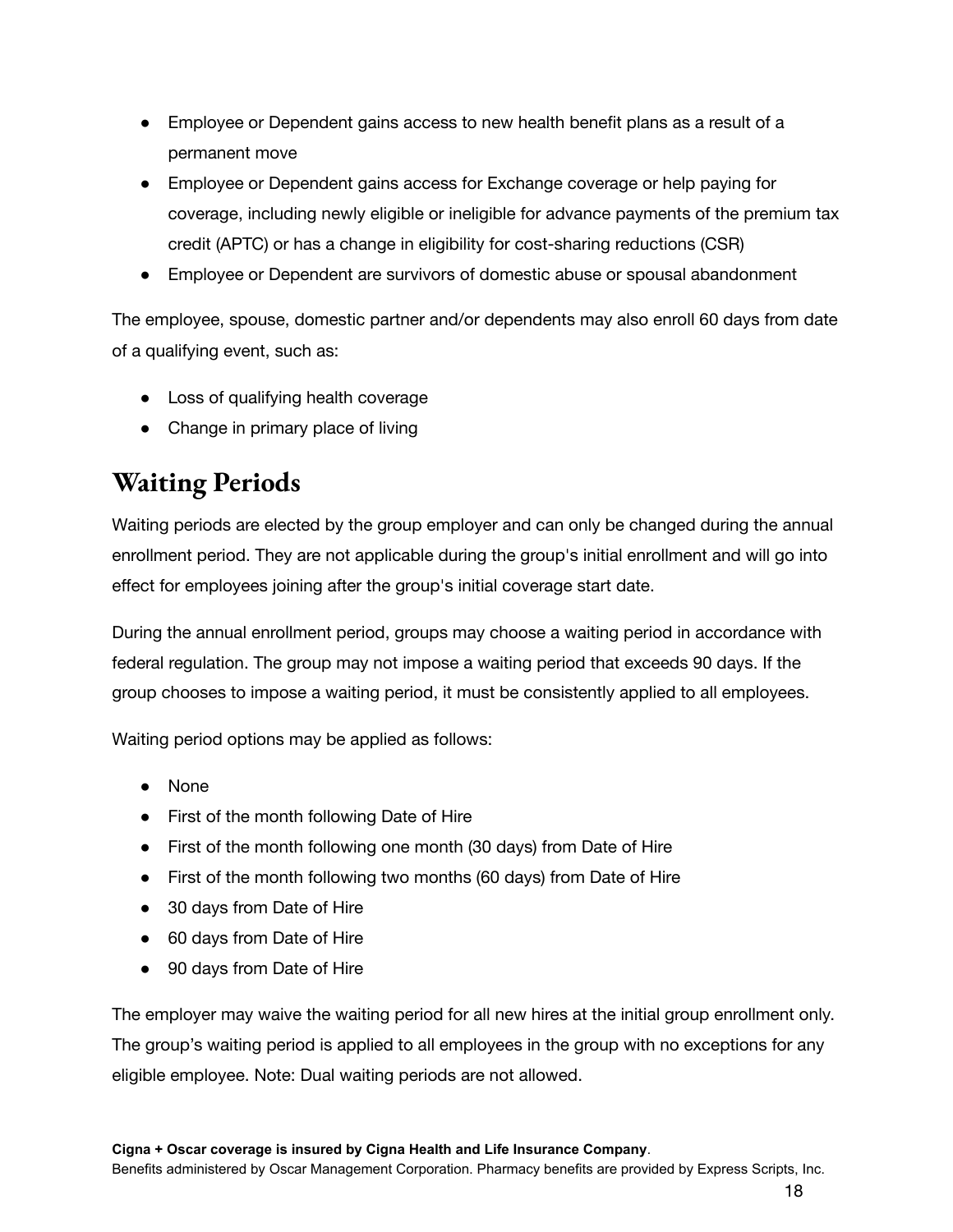#### **Plan Choices**

Employers may select up to three (3) Cigna + Oscar benefit plans to offer their employees. There are no restrictions on the combination of plan options.

#### **Rates**

#### **Individual Rating:**

Premium rates are guaranteed for 12 months and are based on the employer's location in the Cigna + Oscar Service Area, not on the health history of the group. A group's final rate is calculated once the completed group enrollment has been submitted. Rates are based on the enrollees' ages on the effective date of the contract. Rates are recalculated on the contract anniversary. Final rates, effective date and group approval will be determined by Cigna + Oscar small group underwriting.

#### **Composite Rating:**

Premiums are calculated based on the average age of all employees at the time of enrollment. Rates will be fixed for the 12 month contract period, regardless of the addition or removal of employees. Rates will be quoted based on predicted census, but the final premium will be recalculated to include the final census as of the effective date.

Rate tables are posted at hioscar.com/brokers/cigna and Cigna + Oscar quotes are available through the broker portal at business.hioscar.com, major quote engines and general agent partners.

#### **Prior Carrier Deductible and Max Out-of-Pocket Credit**

Cigna + Oscar will credit the amount of the deductible and maximum out-of-pocket (MOOP) satisfied for medical expenses under the benefit plan of the employer group's prior carrier in the same calendar year as the selected Cigna + Oscar plan; however, there is no prior carrier deductible or MOOP credit for outpatient prescription drug coverage. The employer's prior carrier information is provided by the employer via a deductible credit form obtained from the forms section of the website (hioscar.com/forms) and/or through EOBs submitted in spreadsheet form. Prior deductible credit is available only for individuals enrolled in the group plan as of the initial effective date with Cigna + Oscar. In addition, the individual must be enrolled in the same metal tier with Cigna + Oscar as enrolled with the prior carrier.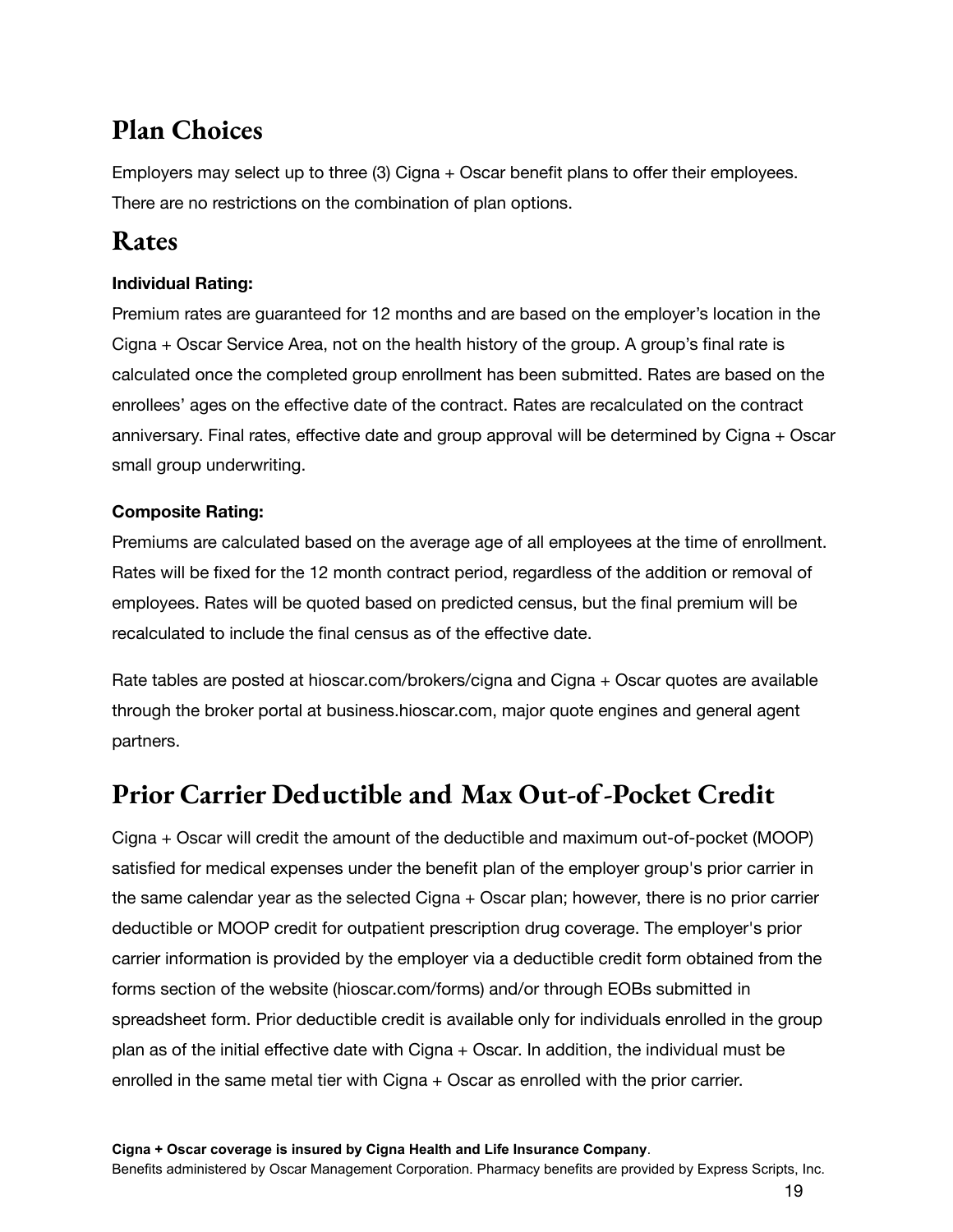### **Takeover Provisions**

Cigna + Oscar small group takeover provisions comply with the following:

Any carrier providing replacement health coverage within a period of 60 days from the date prior coverage is discontinued and which provided health coverage comparable to the new contract will be required to cover all employees and dependents who were both validly covered under the prior contract at the time the contract was discontinued AND within the definitions of eligibility under the succeeding carrier's contract.

# **Group Buy-Downs**

Buy-downs, in other words, selecting a plan with lesser premium, will not be accepted outside a group's Annual Enrollment Period. Should the group request a termination and buy-down ("re-write"), 60 days written notice must be provided. Additionally, the group will have to change their policy / plan year in accordance to their ERISA group health plans. Prior year deductible credits will not be given.

# **Workers' Compensation**

Enrolled employers must offer a workers' compensation policy as required by law.

# **COBRA**

The employer is responsible for administering COBRA within the guidelines set by the federal government for employer groups. Employers may choose to administer COBRA or may use a COBRA Third Party-Administrator (TPA). Cigna + Oscar does not administer COBRA on behalf of employer groups.

COBRA participants are included on the monthly employer group invoice. The employer must collect premiums and send any required notices to COBRA enrollees. Employers may charge up to 102% of the group rate for COBRA enrollees.

## **Missouri State Continuation Coverage**

Groups employing between two (2) to nineteen (19) FTE employees for at least 50% of the preceding calendar year are required to offer Missouri State Continuation Coverage to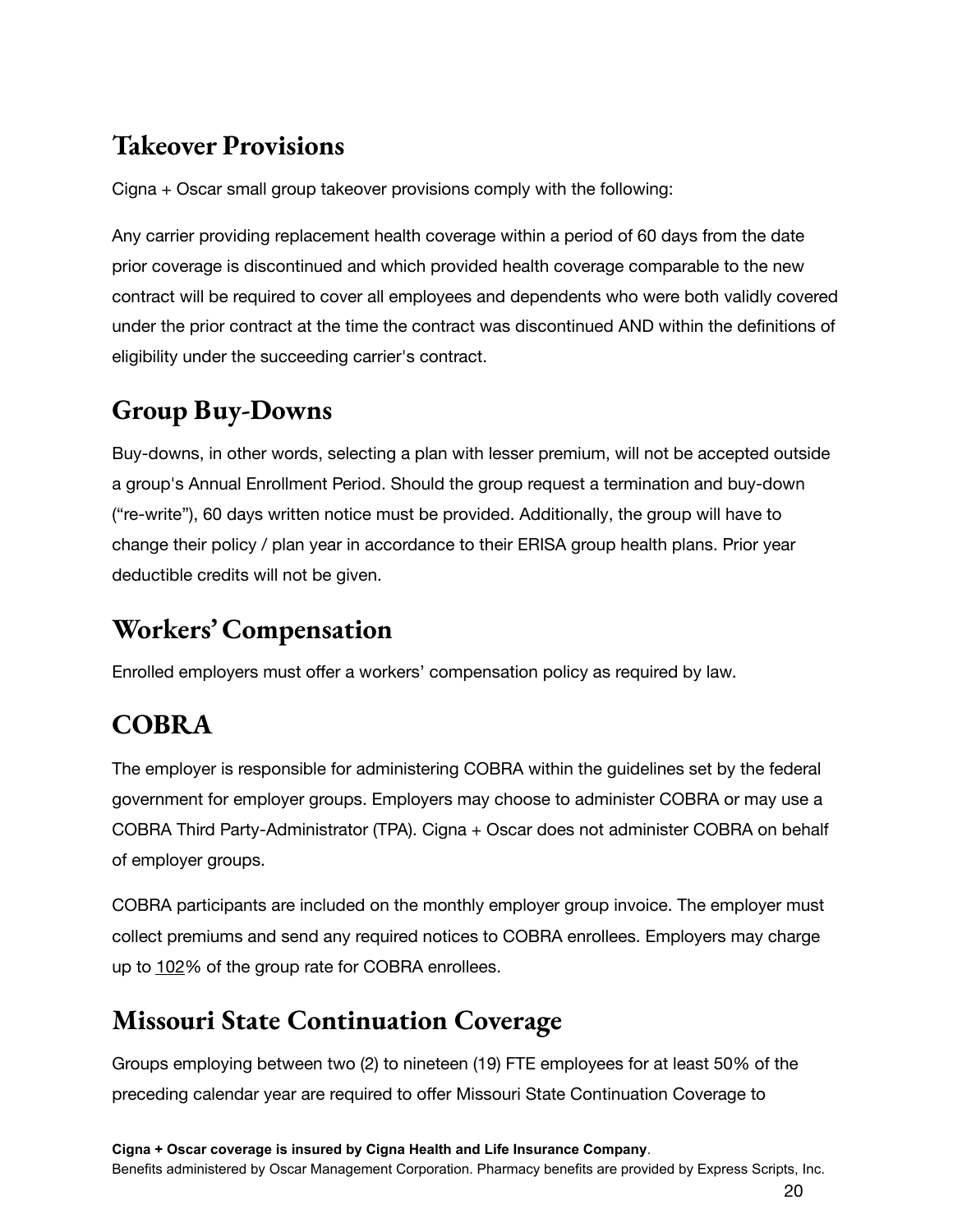employees who are no longer eligible for group health coverage.

The following events are Missouri State Continuation Coverage qualifying events:

- Employee's termination of employment or reduction in hours
- Death of subscriber
- Divorce or legal separation from the subscriber
- Loss of eligible dependent status of an enrolled child
- Subscriber becomes entitled to Medicare
- Expiration of COBRA coverage if COBRA lasted 18 months

It is the employer's responsibility to comply with Missouri State COBRA Continuation requirements through mailing notices and collecting premium payments.

### **Medicare Reporting**

Each year all carriers must report to Centers for Medicare & Medicaid Services (CMS) the number of Medicare Secondary Payer (MSP) groups and the number of employees, based on the number of employees provided by the employer. Cigna + Oscar follows CMS guidelines in coordinating benefits for Medicare-entitled employees and dependents based on age, disability, and end-stage renal disease (ESRD).

## **Guaranteed Renewability**

A group must be renewed unless the group has been terminated for one of the following reasons:

- Fraud or misrepresentation of material facts
- Failure to meet Cigna + Oscar's service area requirements if no employee lives, works or resides in the service area
- Inability to meet group requirements under Cigna + Oscar's underwriting guidelines or applicable state and federal law
- Cigna + Oscar discontinues a class of plans or withdraws from the market

# **Voluntary Terminations**